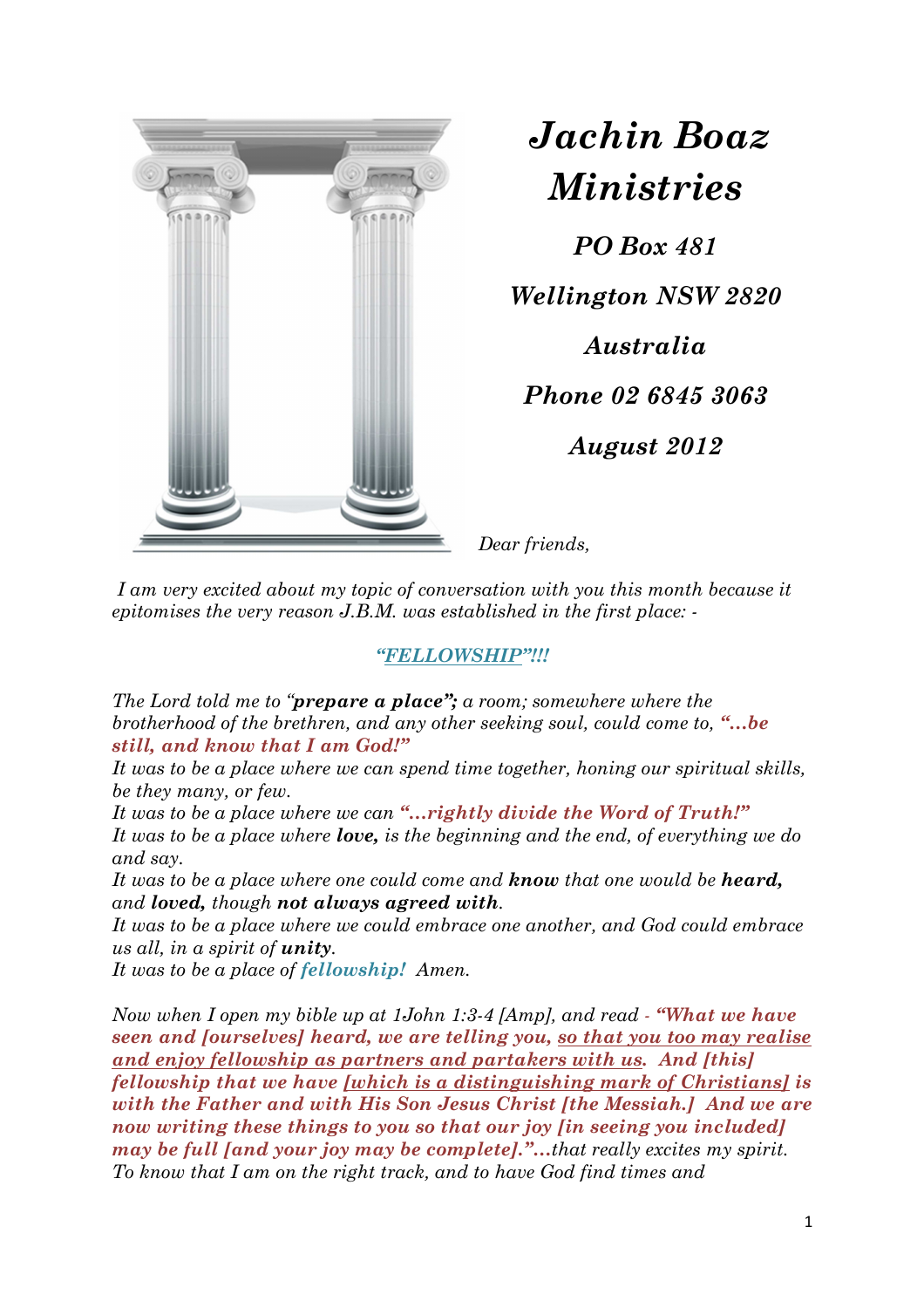*opportunities to confirm to me, and with me, in my spirit, that I am listening and doing what He has instructed, is a wonderful place of fellowship! Just He and I!!! And then, He gently reminds me of the vision I started with, and how far we have come in this journey of obedience, together. Wow!!! That's fellowship at its best!!!*

*I continued on to read in verses 5, 6 and 7 and found things like: - "…this is the message of promise…" and "God is Light, and there is no darkness in Him at all…. [So] if we say we are partakers together and enjoy fellowship with Him when we live and move and are walking about in darkness, we are [both] speaking falsely and do not live and practise the Truth [which the Gospel presents]. But if we [really] are living and walking in the Light, as He [Himself] is in the Light, we have [true, unbroken] fellowship with one another, and the blood of Jesus Christ His Son cleanses [removes] us from all sin and guilt [keeps us cleansed from sin in all its forms and manifestations]."* 

*This "fellowship" is to be the "distinguishing mark of the Christians," and I felt like the Lord had made it very clear, by the time I reached chapter 3:10 and read:- "By this it is made clear who take their nature from God and are his children and who take their nature from the devil and are his children: no one who does not practise righteousness [who does not conform to God's will in purpose, thought, and action] is of God; neither is anyone who does not love his brother [his fellow believer in Christ]." This is love in its purest form. This is true fellowship enjoyed and celebrated within the body of Christ, the family of believers. And simply reading these things and not doing them, is totally unacceptable. We must take this opportunity to be true doers of the word, not merely hearers. Love is a doing word. It requires ACTION!! Amen!*

*I just want to take a minute and personalise this for you. My family have had a year of trials and tribulations; one death after another; two mothers and a grandmother, and a very dear friend. Then we got word of another dear friend who had emergency surgery, in a city far removed from family and friends. I was 15 hours' drive away, so I called a fellow believer, and lifelong friend, and asked would she mind visiting with this dear couple on my behalf. Her response was instant, positive, and incredibly reassuring, that God is truly still on the Throne, and in control of the Christian brother or sister, who, so wears with honour, the badge of allegiance. That badge, we are told in verse 3 of chapter 1, is that of "fellowship"… the distinguishing mark of the Christian! When I tried to make it clear that I didn't want her to feel compelled or under obligation, again her response was instant, positive and reassuring. She said "Oh, Leil', we are supposed to be family. I would call you, if I had a similar request." I don't think she realised how that warmed my heart, and I thanked my God for the real life lesson, I received in that instant.*